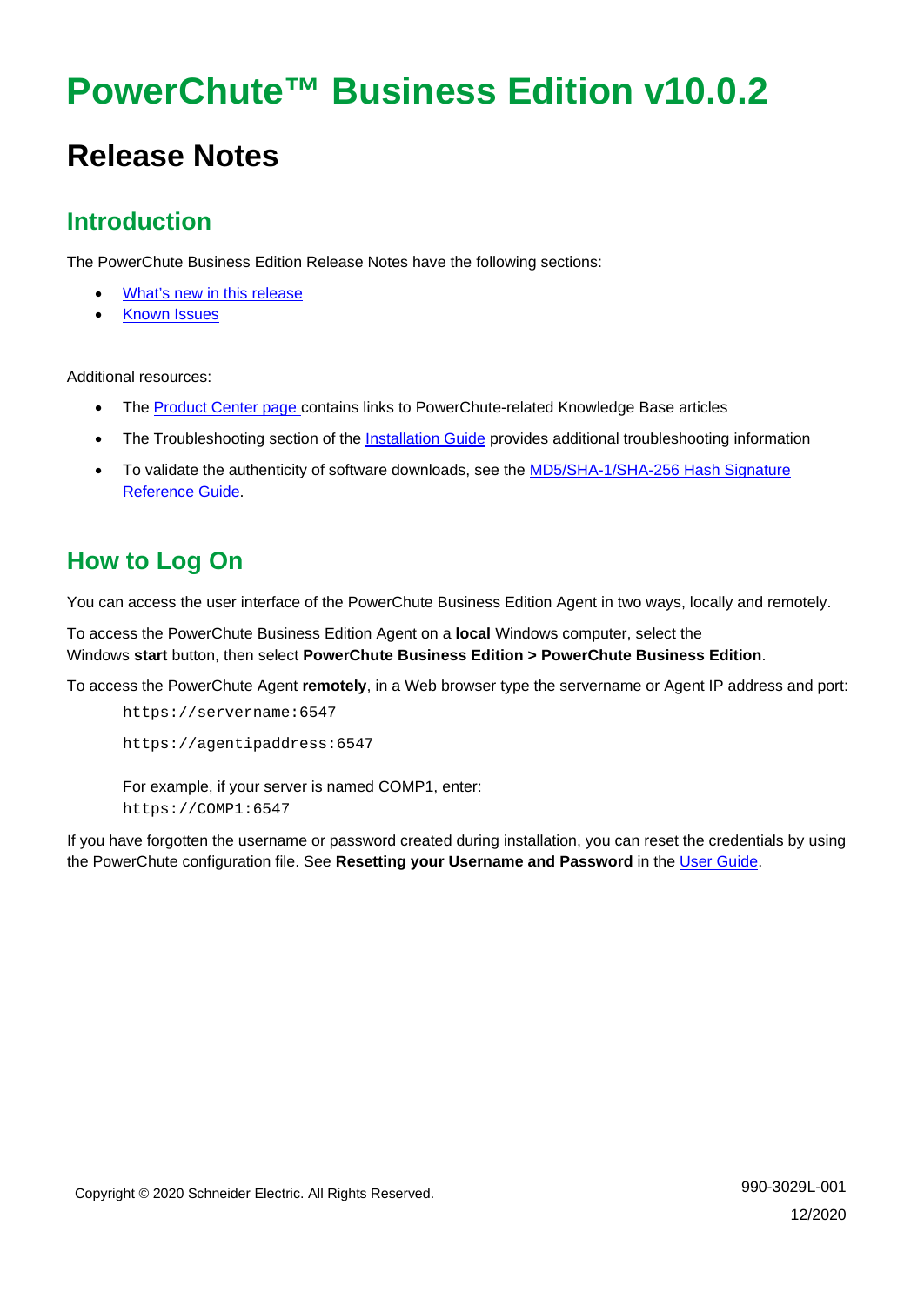## **What's new in this release**

The following features are new to PowerChute Business Edition v10.0.2:

- The PowerChute UI will now automatically "lock out" for 2 minutes after three unsuccessful login attempts.
- The default SSL certificate can be replaced with your own certificates or CA signed certificates for secure PowerChute access.
- The authenticity of PowerChute web downloads can be validated using the new MD5/SHA-1/SHA-256 [Hash Signature Reference Guide.](https://www.apc.com/us/en/download/document/SPD_CCON-PCBEREF_EN/)
- Linux installation is now handled using the install.sh script. It is highly recommended you use this script and not the RPM file. For more information on Linux installation, see the [Installation Guide.](https://www.apc.com/us/en/download/document/SPD_PMAR-9BUL4B_EN/)

**NOTE:** Following installation, a rpm.log file will be created in the installation directory. Any installation error messages will be logged to this new file.

- The command file log (cmdfile.log) is now included in the PowerChute files ZIP archive to further assist with troubleshooting issues.
- Administrator access is required on all operating systems to access the pcbeconfig.ini and m11.cfg files.
- All passwords and credentials are encrypted using AES-128 bit encryption.
- Library updates, including upgrading the OpenJDK version bundled with PowerChute to OpenJDK 15.

### <span id="page-1-0"></span>**Known Issues**

#### **Problem/Issue:**

When the Java version used by PowerChute is upgraded to Open JDK 16 (early access builds), the PowerChute service does not automatically restart.

#### **Description/Resolution**

This issue only occurs on SUSE Linux Enterprise Server 15 SP2. To resolve the issue, refer to Knowledge Base article [FA414712.](https://www.apc.com/us/en/faqs/FA414712/)

#### **Problem/Issue:**

When Windows installer is left idle for 10 minutes, the PowerChute service may not start after installation is complete.

#### **Description/Resolution**

The PowerChute Windows installer must be run from start to finish without any delays or interruptions.

#### **Problem/Issue:**

When the pcbeproxy.ini file is edited to add incorrect values, the "Account Lockout" event is logged to the PowerChute Event Log.

#### **Description/Resolution**

This issue only occurs when incorrect values are added to the UPSSleep section of the pcbeproxy.ini file. No workaround – this issue does not impact functionality.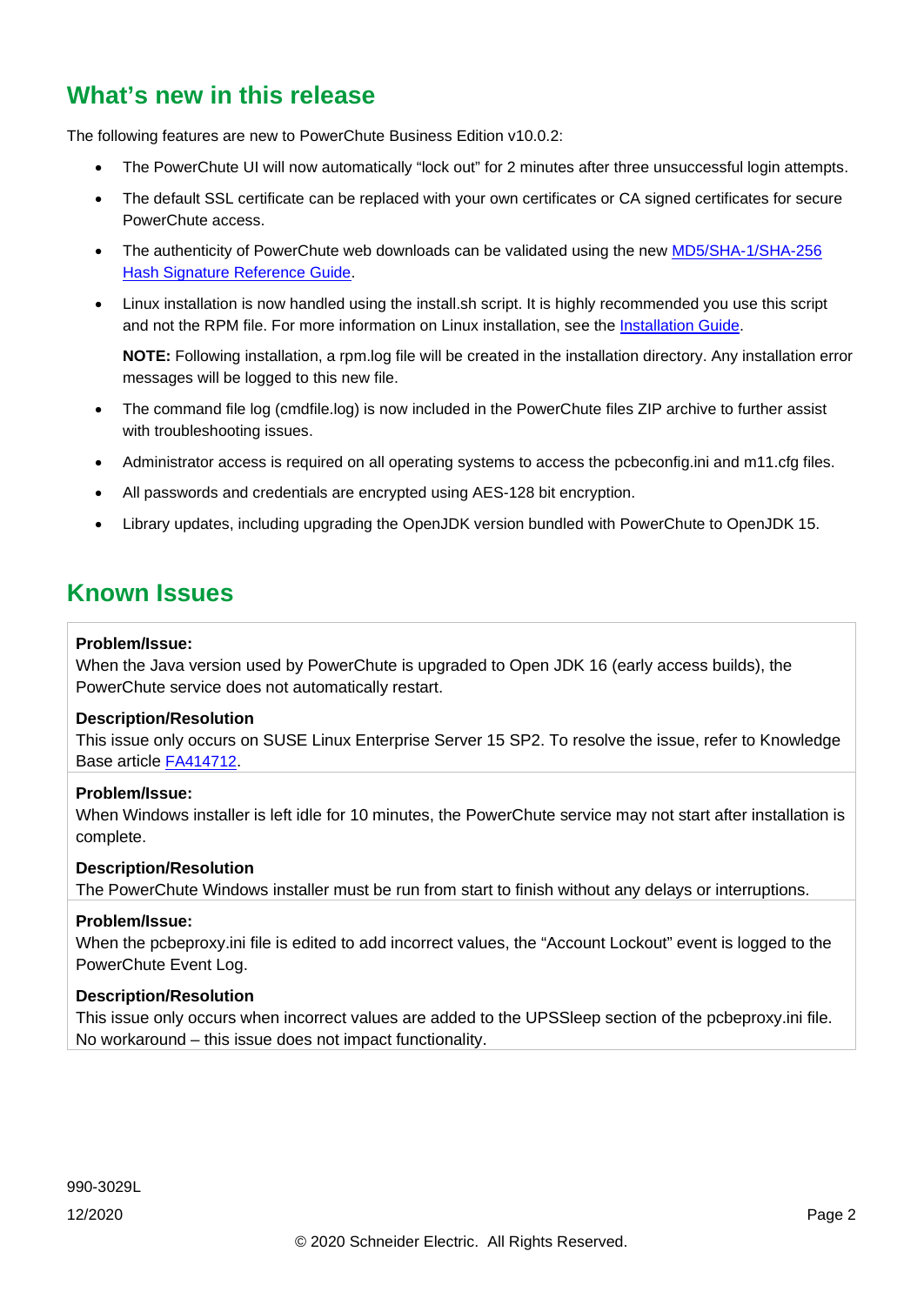When PowerChute is installed on Linux using a non-default location, the jre directory (APC/PowerChuteBusinessEdition/jre) is not removed following an uninstallation.

#### **Description/Resolution**

This issue only occurs in the above scenario. You must manually delete the jre directory and its contents.

#### **Problem/Issue:**

Following an upgrade to PowerChute v10.0.2, PowerChute does not retain the OpenJDK version used if it was changed via the **Java Upgrade** feature. After the upgrade, PowerChute will use OpenJDK 15 which is bundled with v10.0.2.

#### **Description/Resolution**

No workaround.

#### **Problem/Issue:**

When the OpenJDK version is upgraded in a RHEL 7.x environment, an error is displayed in the terminal pointing to line 206 in the config.sh script:

No such file or directory

#### **Description/Resolution**

You must manually edit line 206 of the config.sh script to add the new JDK path. For more information, see Knowledge Base article [FA413923 o](https://www.apc.com/us/en/faqs/FA413923/)n the APC website.

#### **Problem/Issue:**

When PowerChute is installed on a RHEL 7.x system, the Java CPU utilization may increase to 100% in 3- 5 days.

#### **Description/Resolution**

To resolve the issue, it is recommended you remove any files in the /temp directory and restart the PowerChute service regularly. For more information, see Knowledge Base article [FA414047 o](https://www.apc.com/jp/ja/faqs/FA414047/)n the APC website.

#### **Problem/Issue:**

During PowerChute installation on a Japanese or Chinese Windows Server Core 2016 system, the Chinese/Japanese symbols do not display correctly in the installer.

#### **Description/Resolution**

No workaround – this issue only occurs on Windows Server Core 2016 systems.

#### **Problem/Issue:**

When a shutdown is initiated via the **Shutdown Now** screen in the PowerChute UI, an error may be displayed in the Windows Event Viewer:

The APC PBE Agent service terminated unexpectedly.

#### **Description/Resolution**

This issue occurs due to a timing issue with the PowerChute shutdown process and active threads. This issue is specific to Windows Server Core systems and does not affect any functionality.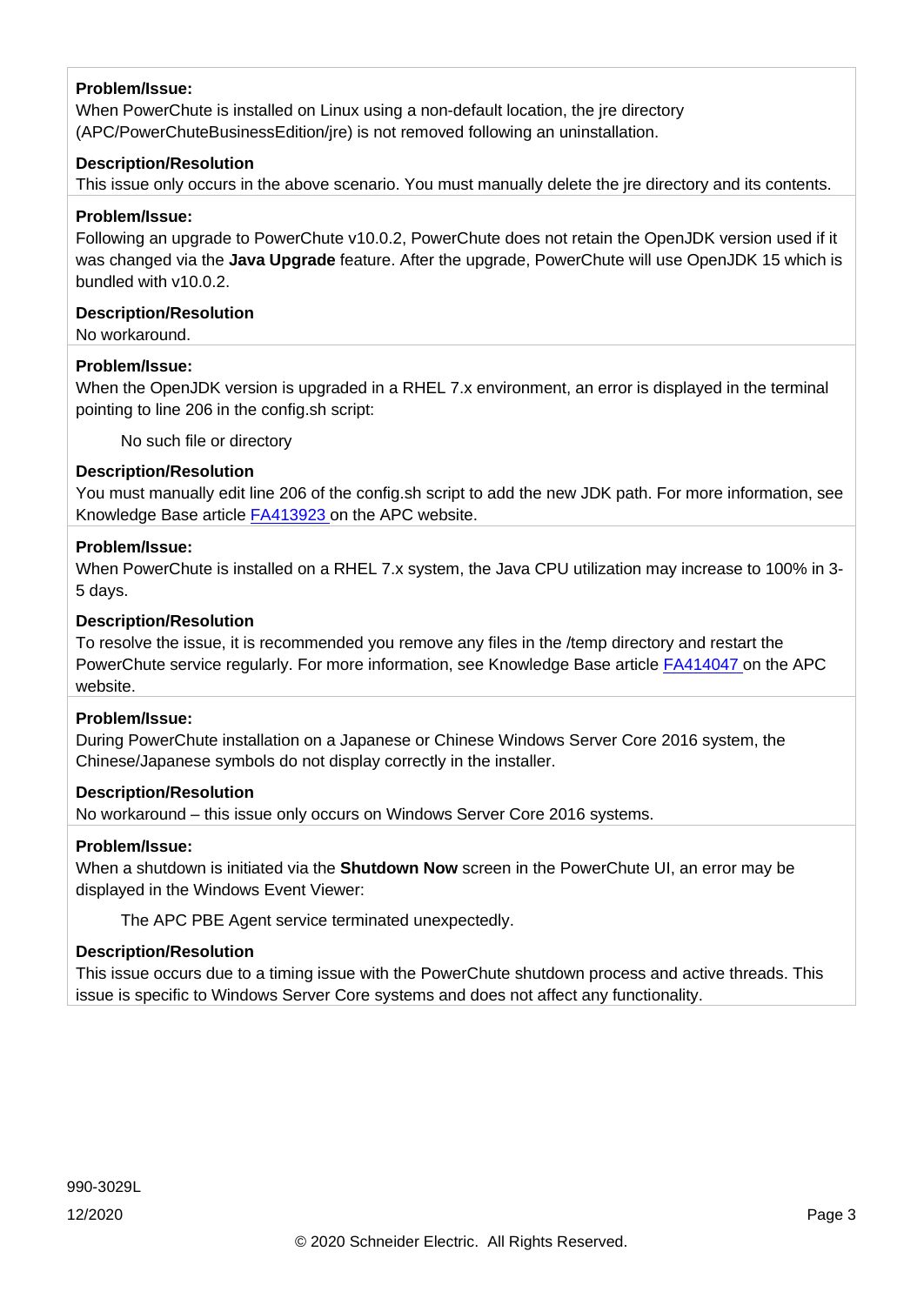When the PowerChute service is stopped, an error may be displayed in the Windows Event Viewer:

 Timed out(30000 msec) occurred while waiting for the transaction response from APCPBEAgent service.

#### **Description/Resolution**

This issue occurs due to a timing issue with the PowerChute shutdown process and active threads. This issue is specific to Windows Server Core systems and does not affect any functionality.

#### **Problem/Issue:**

For some UPS devices with the XU prefix, e.g. XU1K3LLXXRCC, XU2K0LLXXRCC, when the UPS shuts down following a critical event (e.g. Low Battery), communications are not re-established after the critical event is resolved.

#### **Description/Resolution**

This issue is specific to these UPS devices. To work around the issue, manually restart the PowerChute service.

#### **Problem/Issue:**

When registering an ESXi host via the vifp addserver command, the following error may display:

Failed to add ESXi host.

#### **Description/Resolution**

This error erroneously displays and can be ignored. Verify that the ESXi host was successfully added using the vipf listservers -l command.

#### **Problem/Issue:**

When PowerChute is configured with a Smart-UPS 1000X, the PowerChute UI incorrectly reports the **UPS Model** as a Smart-UPS 1000XL.

#### **Description/Resolution**

No workaround – this issue does not impact functionality.

#### **Problem/Issue:**

After installing PowerChute on vSphere Management Assistant (vMA) 6.5, the PowerChute UI is inaccessible until vMA is restarted.

#### **Description/Resolution**

No workaround – you must manually restart vMA. For more information, consult your VMware documentation.

#### **Problem/Issue:**

During installation on Hyper-V 2016 Server systems, a popup dialog may appear asking you to install the C++ redistributable package when the package is already installed on your system.

#### **Description/Resolution**

This issue occurs when PowerChute is uninstalled and later re-installed on the same system. When PowerChute is uninstalled, the C++ redistributable package is not automatically uninstalled. The popup dialog asking you to install the C++ package can be ignored.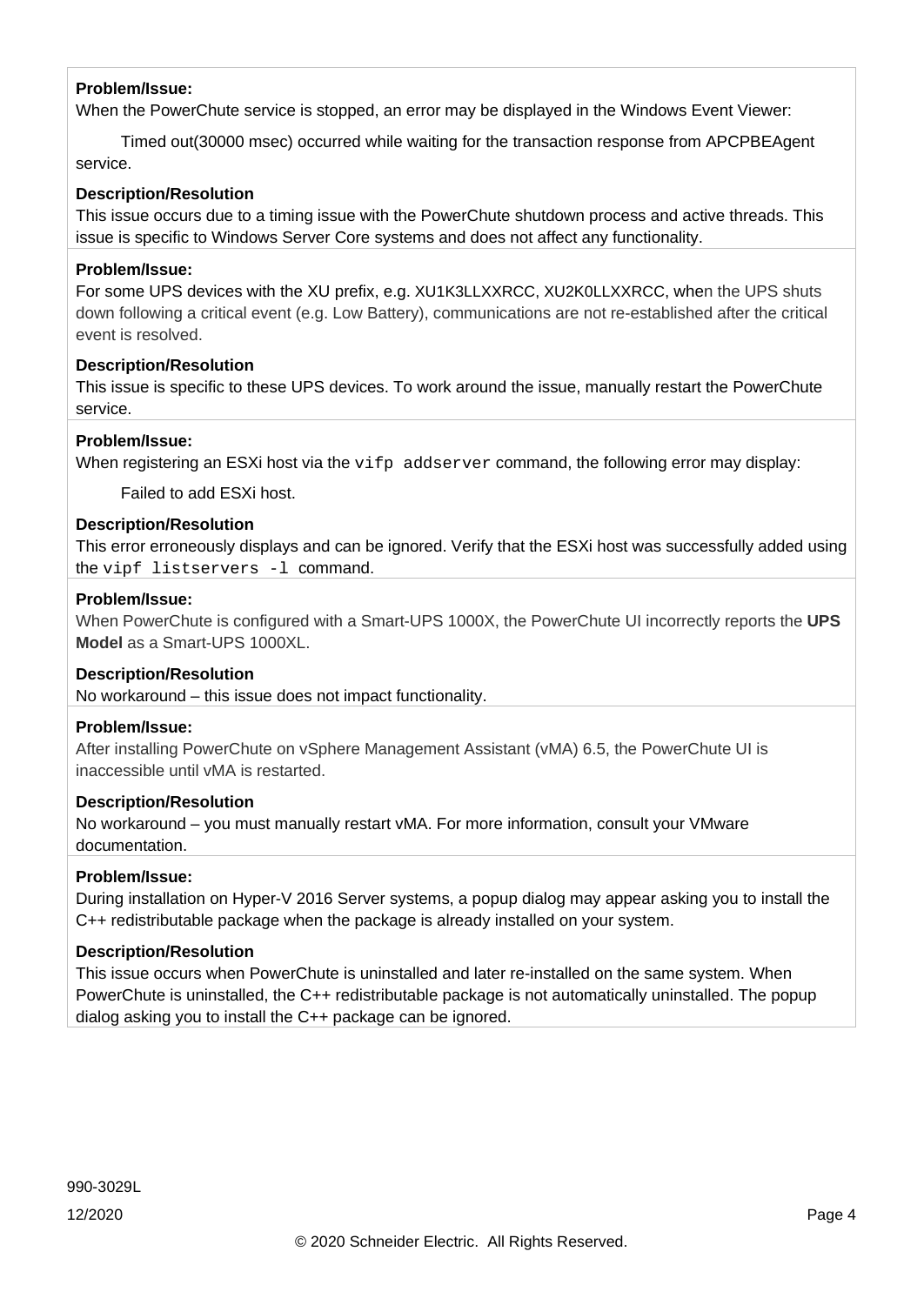Java upgrades do not complete on vSphere Management Assistant (vMA) 6.5.

#### **Description/Resolution**

This is due to the space requirements for a Java upgrade and the limited disk space available on vMA. For information on how to resolve this issue, see Knowledge Base article [FA365729.](https://www.apc.com/us/en/faqs/FA365729/)

#### **Problem/Issue:**

PowerChute Business Edition does not support VMware ESXi 6.7 and above.

#### **Description/Resolution**

For more information on the supported versions of ESXi, refer to the [Operating System, Processor, JRE](http://www.apc.com/wp/?um=100)  [and Browser Compatibility Chart.](http://www.apc.com/wp/?um=100)

#### **Problem/Issue:**

Initiating a shutdown through the **Shutdown Now** screen does not shut down the UPS if an Interface Expander 2 (IE2) card is inserted.

#### **Description/Resolution**

This is an issue with the IE2 card for both Smart and Simple Signaling configuration with PowerChute Business Edition.

#### **Problem/Issue:**

Some UPS devices with the SMX and SMC prefix, e.g. SMX3000LVNC, SMX3000HVNC, SMC1500I, do not allow the values for High and Low Transfer Values to be edited in the **UPS Settings** screen.

#### **Description/Resolution**

This issue is specific to these UPS devices. When the values are edited and saved, the new values do not persist and instead, the previous values remain. To work around this, you can change these values using a Network Management 2 (NMC2) card.

#### **Problem/Issue:**

Some UPS devices with the RT prefix, e.g. RT 2200 XL, RT 1000 XL, display some events in the **Event Configuration** screen that are not supported by these models. For example: AVR Boost Enabled, AVR Trim Enabled, AVR Boost Not Enabled, AVR Trim Not Enabled, Extended Undervoltage, Extended Overvoltage, Frequent Undervoltage, and Frequent Overvoltage.

#### **Description/Resolution**

This issue is specific to these UPS devices and does not affect any functionality.

#### **Problem/Issue:**

No record is logged in the **Event Log** if you try to put your UPS into bypass mode, and it is unsuccessful.

#### **Description/Resolution**

This issue is specific to UPS devices that support bypass.

#### **Problem/Issue:**

If a "Power Failed" or "Low Battery" event is triggered on some UPS devices with the C postfix, e.g. SMT 750 C, SMC 1500C, the UPS does not shut down.

#### **Description/Resolution**

The outlet group(s) connected to the UPS do shutdown; however, the UPS itself does not. Manually turn off the UPS until these power-related events are resolved, i.e. when the power returns.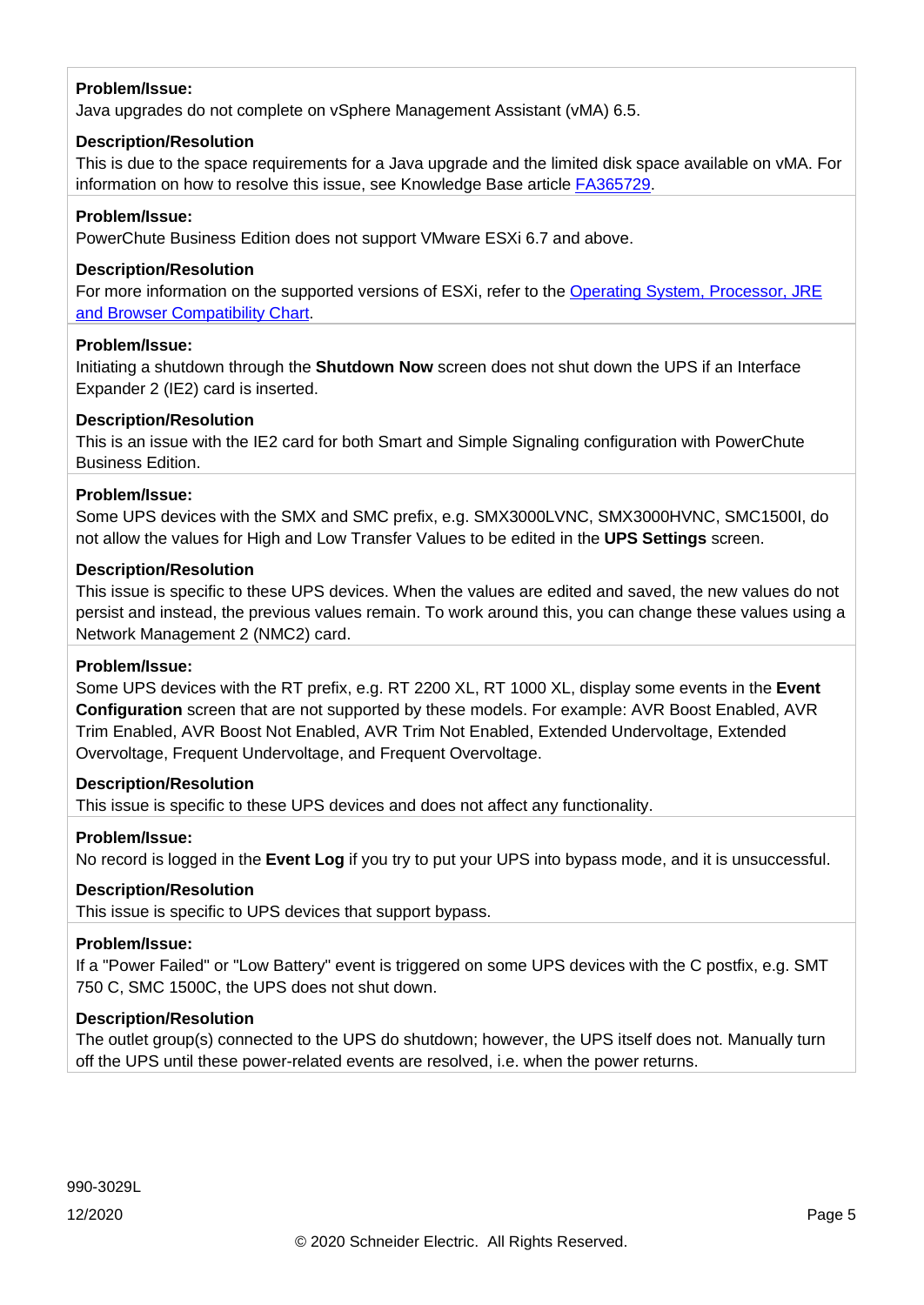On some UPS devices with the SUA prefix, e.g. SUA3000RM, the "Replace Battery" event is logged in the **Event Log** and the UPS status changes to "Replace Battery" in the **Battery Management** page after a "Self Test Failed" event.

#### **Description/Resolution**

This issue is specific to this UPS model.

#### **Problem/Issue:**

On Type B UPS devices, except models with the SRC prefix, e.g. SRC1K1, SRC2KI, SRC1K1-IN, and SRC1KUXI, a self test can be initiated if the battery percentage is below 70%.

#### **Description/Resolution**

This issue is specific to Type B UPS devices. Visit Knowledge Base article [FA315835](http://www.apc.com/us/en/faqs/FA315835/) to find out more about UPS model types.

#### **Problem/Issue:**

Bypass-related events are not shown in the Event Configuration screen for some UPS devices with the SRC prefix and UXI postfix, e.g. SRC2KUXI, SRC2000UXI, SRC3000UXI.

#### **Description/Resolution**

This issue is specific to these UPS models only.

#### **Problem/Issue:**

Some fields in the **Predictive Battery Replacement** section of the **Battery Management** page may behave differently for UPS devices with the SRT prefix and LI postfix, e.g. SRT1500UXI-LI, SRT1000RMXLI.

#### **Description/Resolution**

The "Battery Installation Date" field cannot be modified, and the date might not reflect the correct factory installation date. The "Predicted Replacement Date" field shows the manufacture date of the battery pack instead of the battery replacement date.

#### **Problem/Issue:**

No events are logged in the **Event Log** for Runtime Calibration if PowerChute is configured with Simple Signaling and communicating with a 990-0128D cable.

#### **Description/Resolution**

This issue is specific to using the 990-0128D cable with Simple Signaling.

#### **Problem/Issue:**

PowerChute reports a failed SNMPv3 connection attempt in the **Event Log**, though the SNMPv3 connected has been successful.

#### **Description/Resolution**

Certain MIB browsers attempt initial connections before using the correct username specified in PowerChute. SNMPv3 connection has been successful, and **Event Log** reports indicating a failed connection attempt can be disregarded in this scenario.

#### **Problem/Issue:**

The 940-0023 cable does not perform properly with a Back-UPS or a UPS using Simple Signaling.

#### **Description/Resolution**

PowerChute Business Edition requires the 940-0020 or the 940-0128 cable for UPS communications using Simple Signaling. If you were using the 940-0023 cable with a previous PowerChute product, you must replace it with the 940-0020 or 940-0128 cable when you use PowerChute Business Edition.

990-3029L

12/2020 Page 6